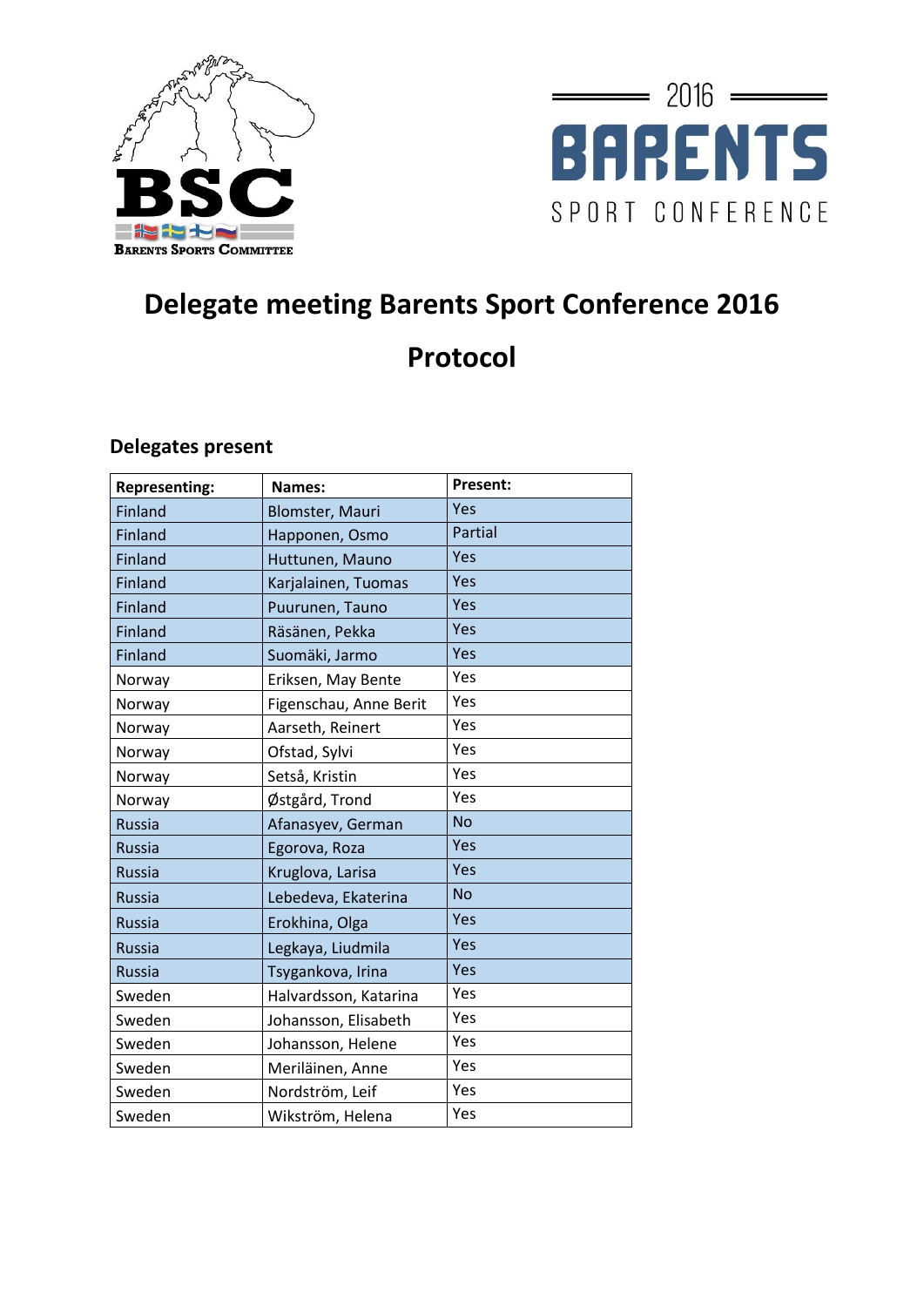### **Case 1 Guidelines for Barents Sport 2017**

Decision of the presented guidelines. The following suggestions were discussed:

- Trond Østgård, Norway: Point 3.1, note 2: Max 7 representatived from the national governing bodies of BarentsSport . 2 of the 7 representatives must be under 25 year old. Voting: Accepted
- Marko Vapa, Finland: Point 5.2: Nationality is the most important thing and must be written, consider control of pasports. Voting: Not accepted
- Anne Tjønndal, Norway: Point 4.6: Boxing the age is regulated of the international association. Allow each sport to decide the age according to the international rules in each sport. Voting: Not accepted
- Irina Tsygankova, Russia: Point 4.6: Each sport must come up with a proposal to the BSC about age and weight classes. (Within 15-25). Voting: Accepted
- Trond Østgård, Norway: Point 5.2 b) New text: If you have lived in the Barents region for at least three years you should be allowed to participate in Barents Games. Voting: Accepted
- Johnni Håndstad, Norway: Point 4.5,new note: Both boys and girls must be invited in all sports. Voting: Accepted
- Markop Vapa: Guidelines should be decided by the sports. Voting: Not accepted
- Musa Andersen, Norway: Point 6.3, note 3: The point that youth should be together is very important. It is important that there is time and place for exchange.

Voting: Accepted, it is allready mentioned in the Guidelines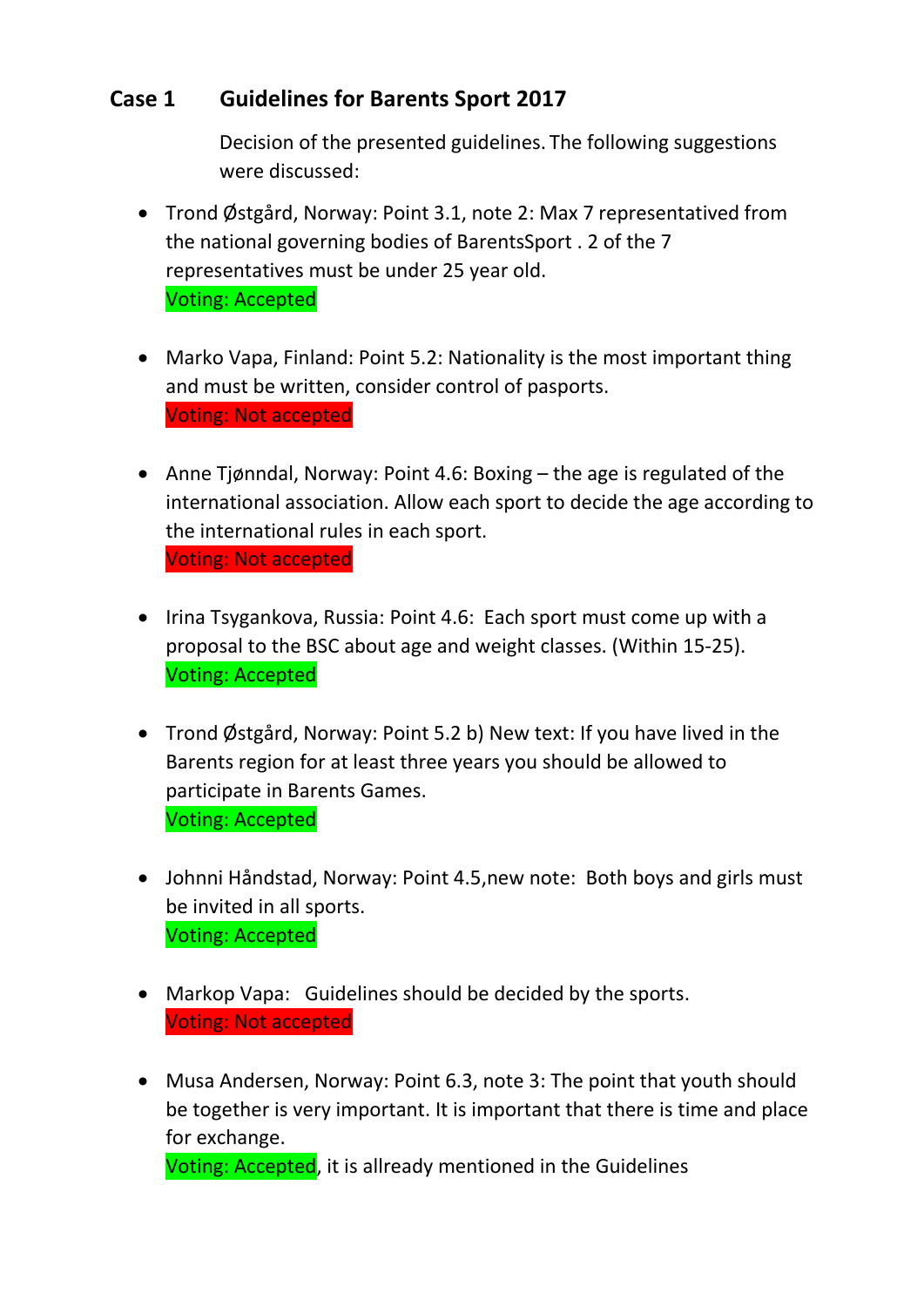- Trond Østgård, Norway: New point: Should we have some point about anti-doping in the guidelines? Challenge the sports to discuss this. Voting: This suggestions will be sent to BSC for discussion.
- Pekka Räsänen, Finland: Point 7.1: Insurance each country should be responsible for their own teams (athletes, coaches, leaders, referees and guests) Voting: Accepted
- May Bente Eriksen, Norway: Point 9.2.1 b): Take away this point. Voting: Accepted
- Irina Tsygankova, Russia: Point 5.2.f): New point: 1 referee from each country in each sport should participate. Voting: The sports make a suggestion, but we recomend one referee from each country.
- $\bullet$  Irina Tsygankova, Russia: Cup for each sport and cup for each games. Voting: it goes to BSC for further discussion on this topic. Irina makes a proposal for BSC.
- Irina Tsygankova, Russia: Point 7.1 Organizers copy of every passport should follow the registration. A new sentence will be put in. (take away the text: licence number/sosial security number) Voting: Accepted
- Eli Helgesen, Norway: Point 10.4 Add this text: Imortant that we have enough interpreters available in the Barents Games. The interpreters must be able to translate to english. Voting: Accepted
- Marko Vapa: Point 4.6: Birth year not date of birth. New text: No participants under 15 years (you are 15 the year you reach 15). Voting: Accepted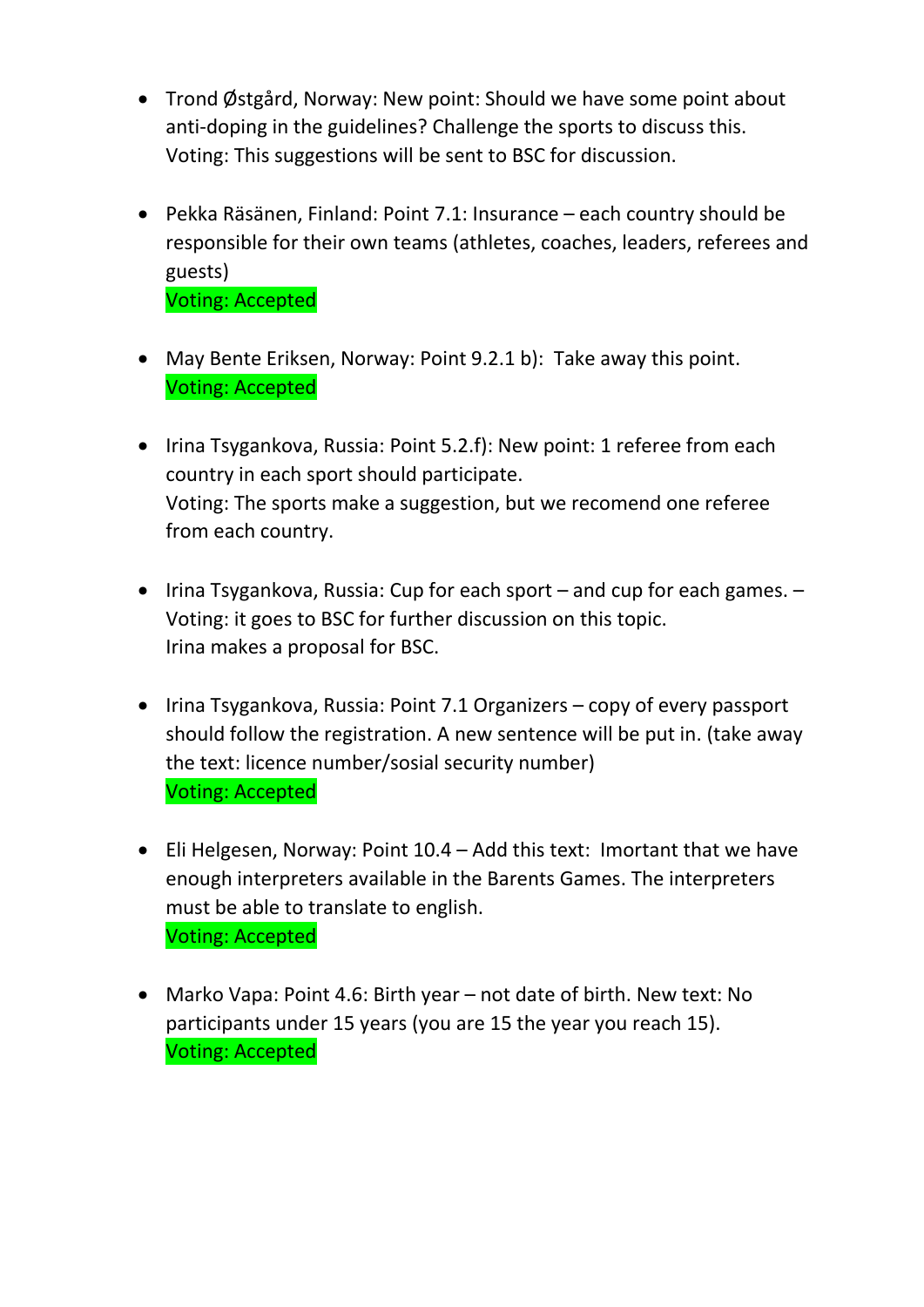### **Case 2 Strategic Plan 2016 – 2020**

Decision of the presented Strategic plan 2016 – 2020.

- May Bente Eriksen, Norway: Point 2.3.1 Add a sentence that say: It should be a goal that each sport organize Barents Matches the year between Barents Games. They organise and finance this them selves. Voting: Accepted
- May Bente Eriksen, Norway: 2.3.2 The work with Anti doping in here. Voting: Accepted. BSC will form a sentence.
- Kristin Setså, Norway: Take out point 3.3 fom Stratigic Plan. 3.3 will be put under 2.3.3 instead. Also new text: Secure financial support for the international coordinator position. Voting: Accepted
- Pekka Räsanen, Finland: Point 2.1, note 3 Also referees should be mentioned: "increasing the exchange of athletes, coaches, leaders and referees" Voting: Accepted
- Kristin Setså, Norway: Point 2.0, introduction: The Barents Cooperation should have a vision and main goals. "Develop friendship through sports in the Barents Region." Voting: Accepted
- May Bente Eriksen, Norway 2.3.1 , note 3: Changet the text to: Parasport Voting: Accepted
- May Bente Eriksen: Point 2.3.2: note 6 "Develop a common web platform in English" Voting: Accepted
- Marko Vapa, Finland: Ideologcially idea: Barents Games should be for the best athletes. They are good rolemodels. Also consider to separate the age in junior and seniors.

Voting: Not accepted